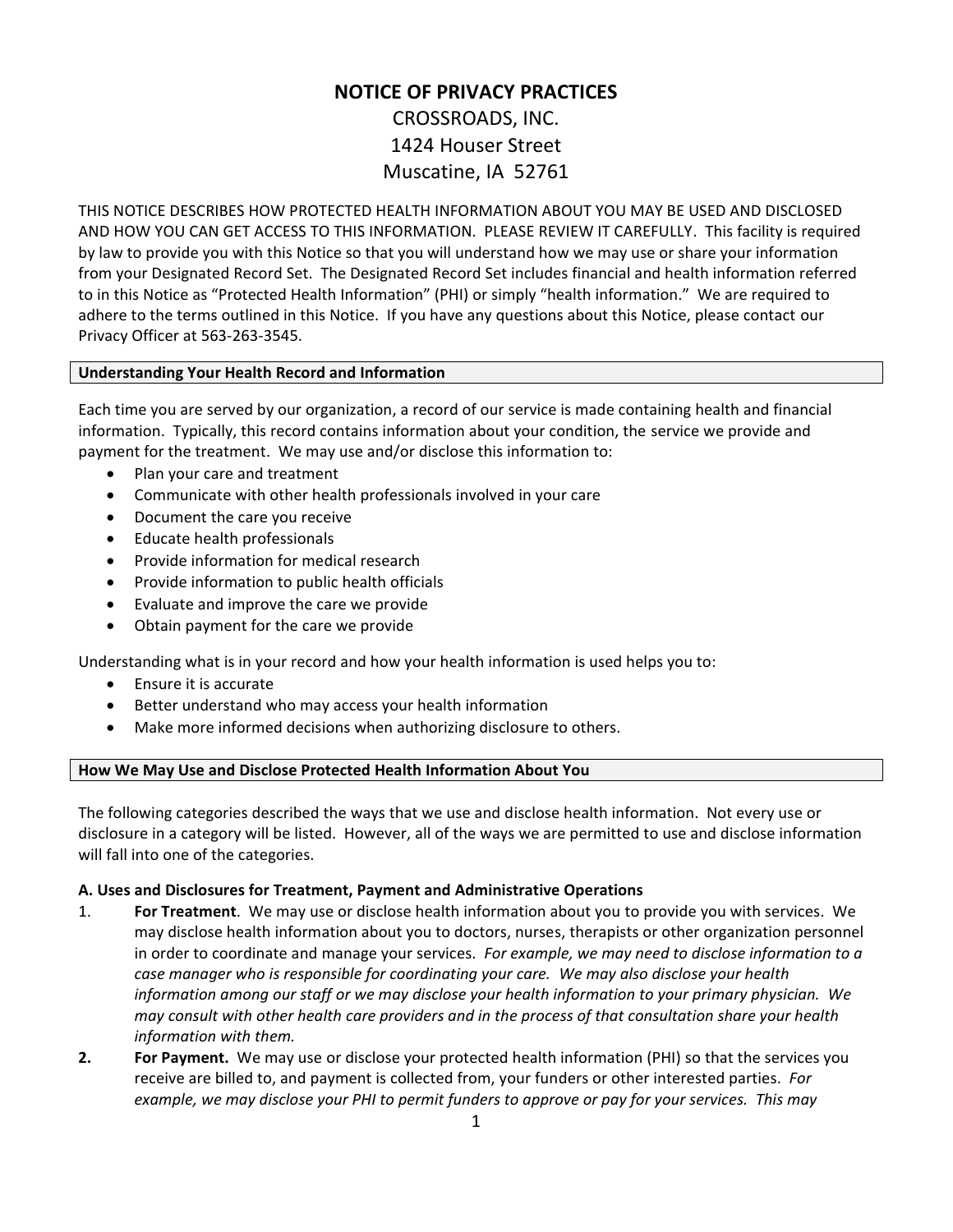*include: making a determination of eligibility for services, reviewing your services, reviewing your services to determine if they were appropriately authorized, reviewing your services for purposes of utilization review, to ensure the appropriateness of your services, or to justify the charges for your services.* 

**3. For Administrative Operations.** We may use and disclose PHI about you for our day to day administrative operations. These uses and disclosures are necessary to run our organization and make sure that you receive quality services. *For example, these activities may include quality reviews, medication reviews, licensing, business planning and development, and general administration activities.* We may also combine health information about many individuals to help determine what additional services should be offered, what services should be discontinued, and whether certain new treatments are effective. Health information about you may be used by the administrative offices for business development and planning, cost management analyses, insurance claims management, risk management activities, and in developing and testing information systems programs. We may also use and disclose information for professional review, performance evaluation, and for training programs. Other aspects of health care operations that may require use and disclosure of your health information include accreditation, certification, licensing and credentialing activities, review and auditing, including compliance reviews, medical review, legal services and compliance programs. Your health information may be used and disclosed for the business management and general activities of the organization including resolution of internal grievances, customer service and due diligence in connection with a sale or transfer of the organization. In limited circumstances, we may disclose your health information that identifies you so that the health information may be used to study health care and health care delivery without learning the identities of the consumers. We may disclose your age, birth date and general information about you in the organization newsletter, on activities calendars, and to entities in the community that wish to acknowledge your birthday or commemorate your achievements on special occasions.

We may also provide your PHI to other service providers or to your funders to assist them in performing their own operations. We will do so only if you have or have had a relationship with the other provider or funder. For example, we may provide information about you to your funder to assist them in their quality assurance activities.

#### **Other Allowable Uses of Your Health Information**

- **Business Associates** There are some services provided in our facilities through contracts with business associates. Examples include outside attorneys and a copy service we use when making copies of your health record. When these services are contracted, we may disclose your health information so that they can perform the job we've asked them to do and bill you or your third-party payer for services rendered. To protect your health information, however, we require the business associate to appropriately safeguard your information.
- **Providers** Many services provided to you, as part of your care at our facilities, are offered by participants in one of our organized healthcare arrangements. These participants include a variety of providers such as physicians (e.g. MD, DO, Podiatrist, Dentist, Optometrist), therapists (e.g. Physical therapist, Occupational therapist, Speech therapist), portable radiology units, clinical labs, hospice, caregivers, pharmacies, psychologists, LCSW's and suppliers (e.g. prosthetic, orthotics).
- **Treatment Alternatives** We may use and disclose health information to tell you about possible treatment options or alternatives that may be of interest to you.
- **Health Related Benefits and Services and Reminders** We may contact you to provide appointment reminders or information about treatment alternatives or other health-related benefits and services that may be of interest to you.
- **Fundraising Activities** We may use health information about you to contact you in an effort to raise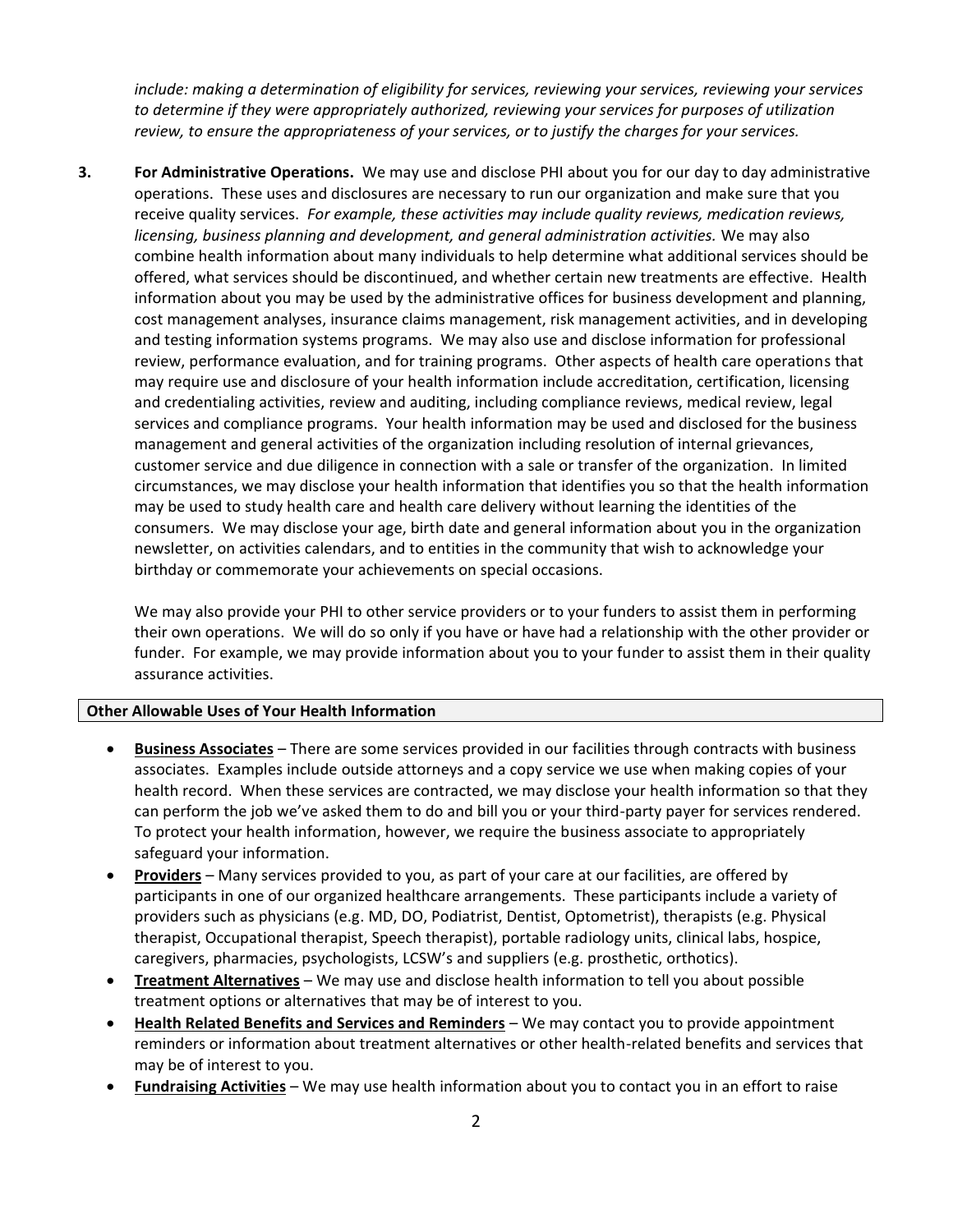money as part of fundraising effort. We may disclose health information to a foundation related to the facility so that the foundation may contact you in raising money for the facility. We will only release contact information, such as your name, address and phone number and the dates you received treatment or services from our organization. You have the right to opt out of any use of protected health information for fundraising activities. If you do not want *CROSSROADS, INC*., or its foundation, to contact you for fundraising you must notify the Privacy Officer at 563-263-3545.

- **Facility Directory** Unless you object, we may include information about you in the facility directory while you are receiving services at *CROSSROADS, INC*. If you do not want to be included in our directory, or you want to restrict the information we include in the directory, you must notify the Privacy Officer at 563- 263-3545.
- **Individuals Involved in Your Care or Payment for Your Care** Unless you object, we may disclose health information about you to a friend or family member who is involved in your care. Such information will be directly relevant to that person's involvement in your care We may also give information to someone who helps pay for your care. In addition, we may disclose health information about you to an entity assisting in a disaster relief effort so that your family can be notified about your condition, status and location. In the event of your death, we may disclose information, to those persons who were involved in your care prior to your death, PHI unless doing so is inconsistent with any preference, known to us, expressed by you prior to your death. If there is a family member or personal friend that you do not want to receive information about you, please notify the Privacy Officer at 563-263-3545.
- **As Required By Law**  We will disclose health information about you when required to do so by federal, state or local law.
- **To Avert a Serious Threat to Health or Safety**  We may use and disclose health information about you to prevent a serious threat to your health and safety or the health and safety of the public or another person. We would do this only to help prevent the threat.
- **Proof of Immunization** We may use or disclose immunization information to a school about you: (a) if you are a student or prospective student of the school; (b) the information is limited to proof of immunization; (c) the school is required by State of other law to have the proof of immunization prior to admitting you; and (d) we obtain and document the agreement to the disclosure from either: (1) you, your parent or guardian, or (2) from you if you are an adult or an emancipated minor.
- **Victims of Abuse, Neglect or Domestic Violence** We may disclose PHI to a government authority authorized by law to receive reports of abuse, neglect or domestic violence, if we believe you are a victim of abuse, neglect or domestic violence. This will occur to the extent the disclosure is: (a) required by law; (b) agreed to by you; or (c) authorized by law and we believe the disclosure is necessary to prevent serious harm to you or to other potential victims, or, if you are incapacitated and certain other conditions are met, a law enforcement or other public official represents that immediate enforcement activity depends on the disclosure.
- **Military and Veterans**  If you are a member of the armed forces, we may disclose health information about you as required by military authorities. We may also disclose health information about foreign military personnel to the appropriate foreign military authority.
- **Research**  Under certain circumstances, we may use and disclose health information about you for research purposes. For example, a research project may involve comparing the health and recovery of all residents who received one medication to those who received another, for the same condition. All research projects however are subject to a special approval process. This process evaluates a proposed need for privacy of their health information. Before we use or disclose health information for research, the project will have been approved through this research approval process. We may, however, disclose health information about you to people preparing to conduct a research project so long as the health information they review does not leave a facility.
- **Workers Compensation**  We may disclose health information about you for worker's compensation or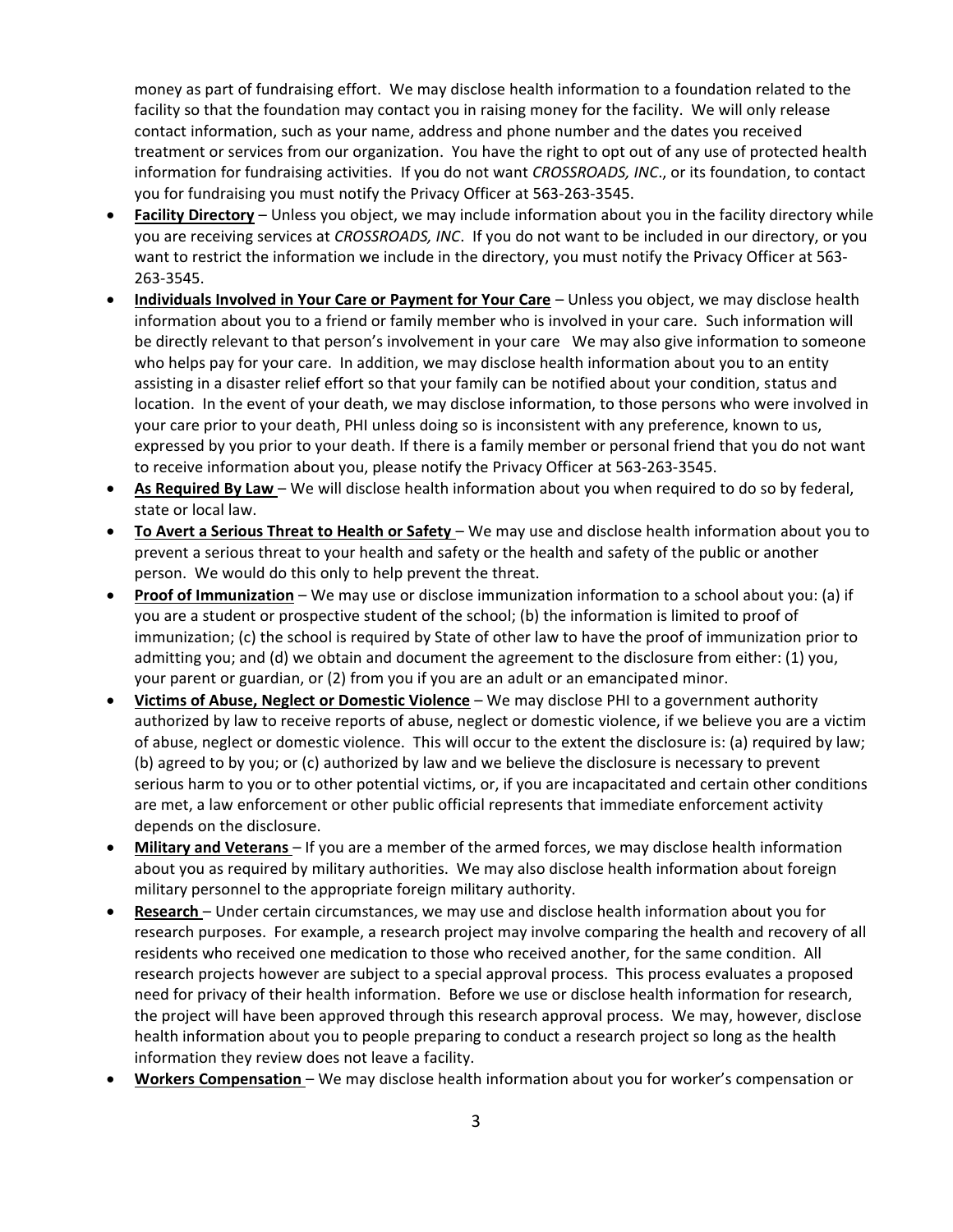similar programs. These programs provide benefits for work-related injuries or illness.

• **Reporting** – Federal and state laws may require or permit the organization to disclose certain health information related to the following:

> **Public Health Risks** – We may disclose health information about you for public health purposes including:

- $\langle$  Prevention or control of disease, injury or disability
- $\epsilon$  Reporting births and deaths
- $<$  Reporting child abuse or neglect
- $\epsilon$  Reporting reactions to medications or problems with products
- Notifying people of recalls of products
- Notifying a person who may have been exposed to a disease or may be at risk for contracting or spreading a disease
- $\langle$  Notifying the appropriate government authority if we believe an individual has been the victim of abuse, neglect or domestic violence. We will only make this disclosure if you agree or when required or authorized by law.

**Health Oversight Activities** – We may disclose health information to a health oversight agency for activities authorized by law. These oversight activities may include audits, investigations, inspections, and licensure. These activities are necessary for the government to monitor the health care system, government programs, and compliance with civil rights laws.

**Judicial and Administrative Proceedings** – If you are involved in a lawsuit or a dispute, we may disclose health information about you in response to a court or administrative order. We may also disclose health information about you in response to a subpoena, discovery request, or other lawful process by someone else involved in the dispute, but only if efforts have been made to tell you about the request or to obtain an order protecting the information requested.

- **Law Enforcement** We may disclose health information when requested by a law enforcement official:
	- In response to a court order, subpoena, warrant, summons or similar process;
	- To identify or locate a suspect, fugitive, material witness, or missing person;
	- About you, the victim of a crime if, under certain limited circumstances, we are unable to obtain your agreement;
	- $\langle$  About a death we believe may be the result of criminal conduct;
	- $\epsilon$  About criminal conduct at the Facility; and
	- In emergency circumstances to report a crime; the location of the crime or victims; or the identity, description or location of the person who committed the crime.
- **Coroners, Medical Examiners and Funeral Directors** We may disclose medical information to a coroner or medical examiner. This may be necessary to identify a deceased person to determine the cause of death. We may also disclose medical information to funeral directors as necessary to carry out their duties.
- **National Security and Intelligence Activities** We may disclose health information about you to authorized federal officials for intelligence, counterintelligence, or other national security activities authorized by law.
- **Correctional Institution**  Should you be an inmate of a correctional institution, we may disclose to the institution or its agents health information necessary for your health and the health and safety of others.

## **Other Uses of Health Information**

Other uses and disclosures of health information not covered by this Notice or the laws that apply to us will be made only with your written permission. If you provide us permission to use or disclose health information about you, you may revoke that permission, in writing, at any time. If you revoke your permission, we will no longer use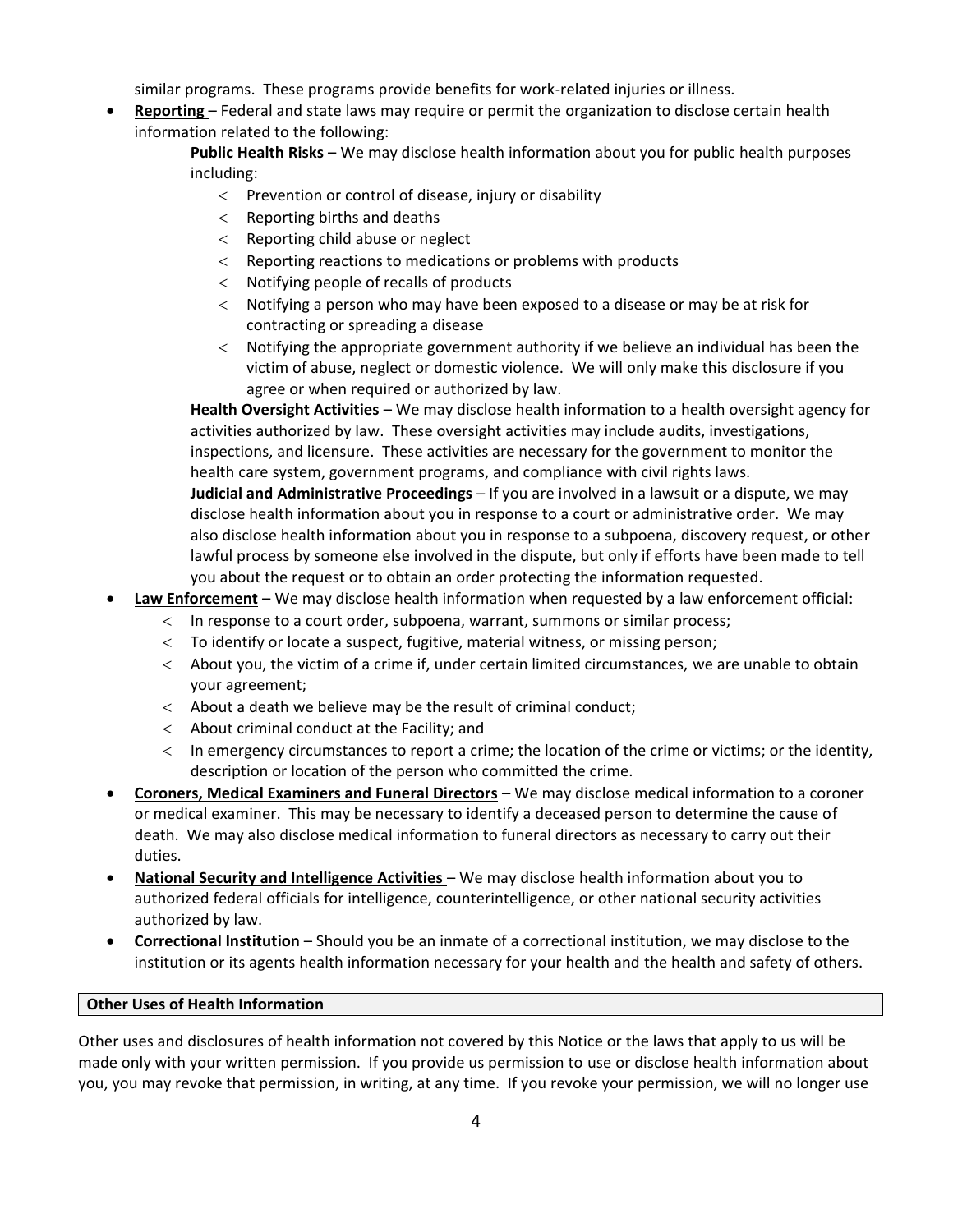or disclose health information about you for the reasons covered by your written authorization. You understand that we are unable to take back any disclosures that we have already made with your permission, and that we are required to retain our records of the care that we provided to you. Specifically, without your written authorization we will not use or disclose your health information for the following purposes: 1. Most uses and disclosures of psychotherapy notes; 2. Uses or disclosures for marketing purposes; and 3. Uses and disclosures that involve the sale of your protected health information.

#### **Your Rights Regarding Health Information About You**

Although your health record is the property of the organization, the information belongs to you. You have the following rights regarding your health information:

## **A. Right to inspect and copy.**

You have the right to request to inspect or copy health information used to make decisions about your care - whether they are decisions about your services or payment of your care. You must submit your request in writing to our Privacy Officer. If you request a copy of the information, we may charge you a fee for the cost of copying, mailing and supplies associated with your request. We may deny your request to inspect or copy your health information in certain limited circumstances, such as psychotherapy notes or if the information is compiled in anticipation of, or use in, a civil, criminal or administrative action or proceeding. In some cases, you will have the right to have the denial reviewed by a licensed health care professional not directly involved in the original decision to deny access. We will inform you in writing if the denial of your request may be reviewed. Once the review is completed, we will honor the decision made by the licensed health care professional reviewer. If your health information is kept electronically, you have the right to receive an electronic copy of your health information subject to the restrictions set forth above.

#### **B. Right to amend.**

For as long as we keep records about you, you have the right to request us to amend any health information used to make decisions about your care - whether they are decisions about your service or payment of your care. To request an amendment, you must submit a written request to our Privacy Officer and tell us why you believe the information is incorrect or inaccurate. We may deny your request for an amendment if it is not in writing or does not include a reason to support the request. We may also deny your request if you ask us to amend health information that:

- was not created by us, unless the person or entity that created the health information is no longer available to make the amendment;
- is not part of the health information we maintain to make decisions about your care;
- is not part of the health information that you would be permitted to inspect or copy; or
- is accurate and complete.

If we deny your request to amend, we will send you a written notice of the denial stating the basis for the denial and offering you the opportunity to provide a written statement disagreeing with the denial. If you do not wish to prepare a written statement of disagreement, you may ask that the requested amendment and our denial be attached to all future disclosures of the health information that is the subject of your request. If you choose to submit a written statement of disagreement, we have the right to prepare a written rebuttal to your statement of disagreement. In this case, we will attach the written request and the rebuttal (as well as the original request and denial) to all future disclosures of the health information that is the subject of your request.

## **C. Right to an accounting of disclosures.**

You have the right to request that we provide you with an accounting or list of disclosures we have made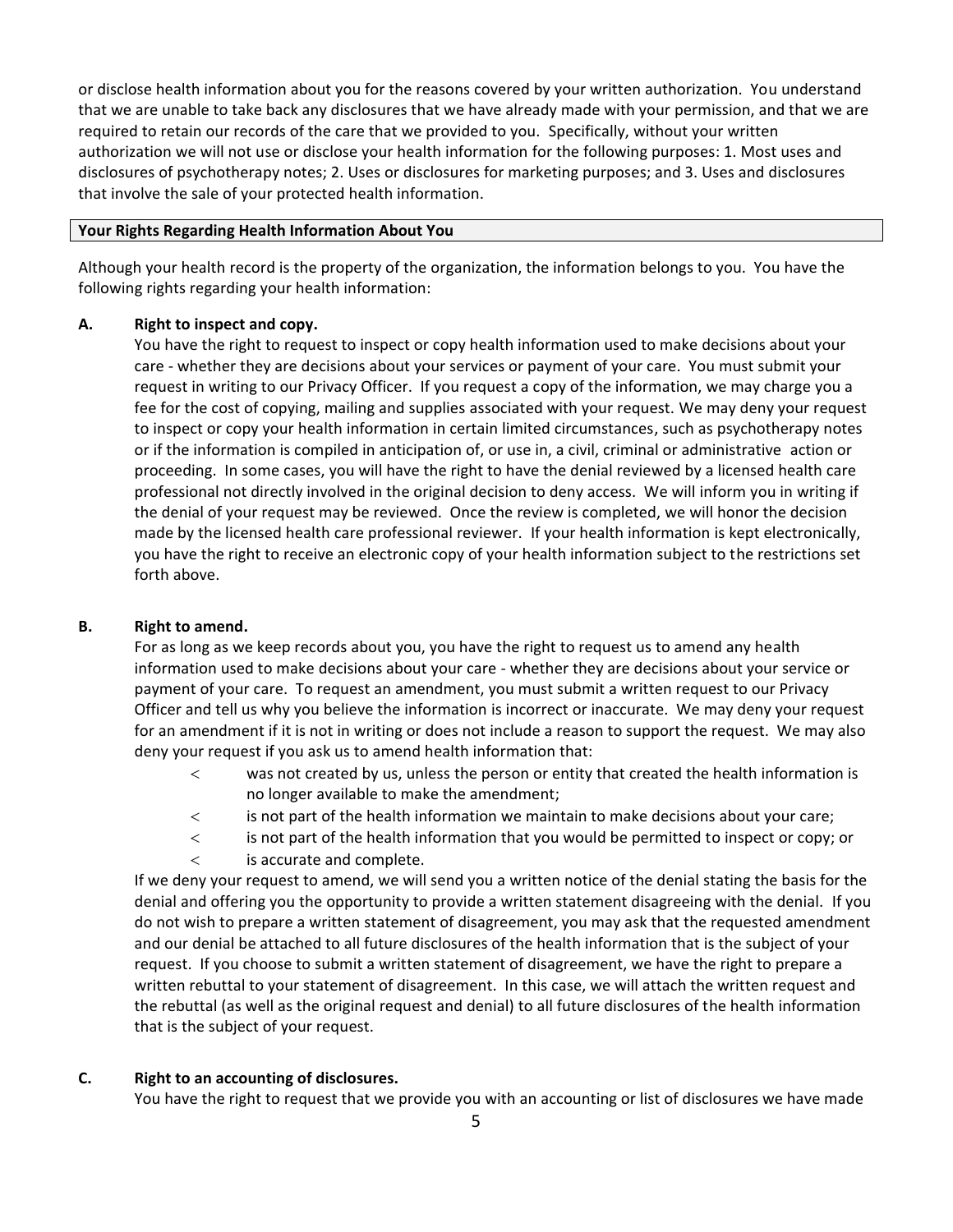of your health information. This list will not include certain disclosures of your health information, *for example, those we have made for purposes of service, payment and health care operations; disclosure made to you or authorized by you; disclosures that are incident to another use or disclosure, etc.* To request an accounting of disclosures, you must submit your request in writing to the Privacy Officer. The request must state the time period for which you wish to receive an accounting. This time period should not be longer than six years and not include dates before April 14, 2003. The first accounting you request within a twelve month period will be free. For additional requests during the same 12 month period, we will charge you for the costs of providing the accounting. We will notify you of the amount we will charge and you may choose to withdraw or modify your request before you incur any costs.

In addition to your right to an accounting of disclosures, we have a legal obligation to notify you if your protected health information is affected by any security breach that may occur

#### **D. Right to request restrictions.**

You have the right to request a restriction on the health information we use or disclose about you. You may also ask that any part or all of your health information not be disclosed to family members or friends who may be involved in your care or for notification purposes. We are not required to agree to a restriction that you may request. If we do agree, we will honor your request unless the restricted health information is needed to provide you with emergency care. You must submit your request in writing to the Privacy Officer and list: (a) what information you want to limit; (b) whether you want to limit use or disclosure or both; and (c) to whom you want the limits to apply. The above notwithstanding, you have the right to request a restriction of disclosures to a health plan for payment or health care operations regarding any services you have paid for, in full, out of pocket and we are required to honor that request.

## **E. Right to request confidential communications.**

You have the right to request that we communicate with you about your health care only in a certain location or through a certain method. *For example, you may request that we contact you only at work or by e-mail*. To request such a confidential communication, you must make your request in writing to the Privacy Officer. We will accommodate all reasonable requests. You do not need to give us a reason for the request; but your request must specify how or where you wish to be contacted.

#### **F. Right to a paper copy of this notice.**

You have the right to obtain a paper copy of this Notice of Privacy Practices. You may request a copy at any time by contacting the Privacy Officer. A copy of the Notice of Privacy Practices is on our web site at www.crossroadsmuscatine.org.

#### **Changes to this Notice**

We reserve the right to change the terms of our Notice of Privacy Practices. We also reserve the right to make the revised or changed Notice of Privacy Practices effective for all health information we already have about you as well as any health information we receive in the future. We will post a copy of the current Notice of Privacy Practices at our primary business office and at each site where we provide services. You may also obtain a copy of the current Notice of Privacy Practices by calling us at 563-263-3545 and requesting a copy be sent to you in the mail or by asking for one any time you are at our business office or service sites.

#### **Complaints**

If you believe your privacy rights have been violated, you may file a complaint with us or with the Secretary of the U.S. Department of Health and Human Services. All complaints must be submitted in writing. Our Privacy Officer will assist you with writing your complaint, if you request such assistance. We will not retaliate against you for